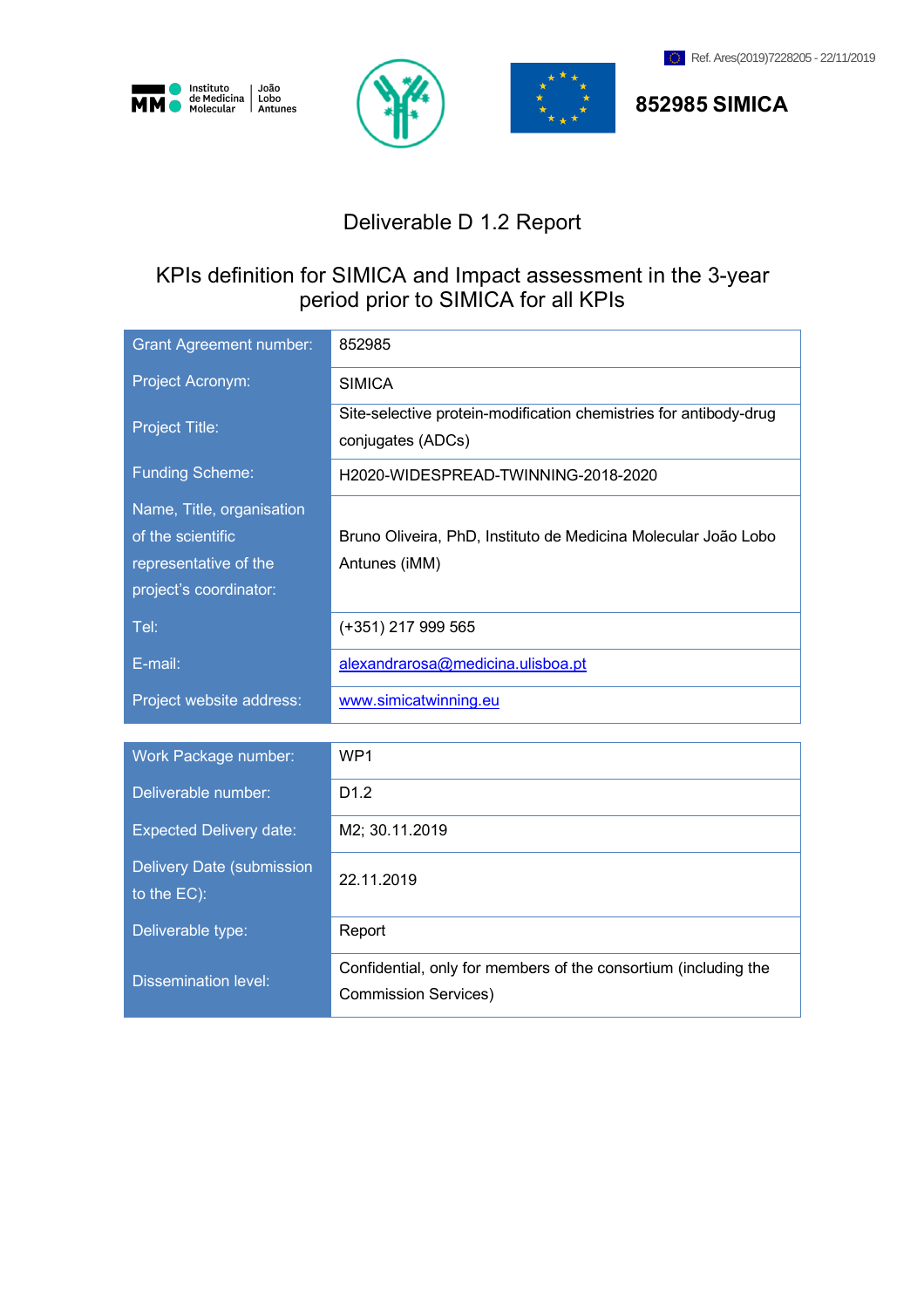





# **Table of Contents**

| KPI 2.1 Number of researchers benefiting from international mentoring 5            |
|------------------------------------------------------------------------------------|
|                                                                                    |
|                                                                                    |
|                                                                                    |
|                                                                                    |
| KPI 4.2 Number of entrepreneurial training and innovation initiatives attendance 7 |
| KPI 5.1 Number of new contracts and collaboration agreements with industry 7       |
|                                                                                    |
|                                                                                    |
|                                                                                    |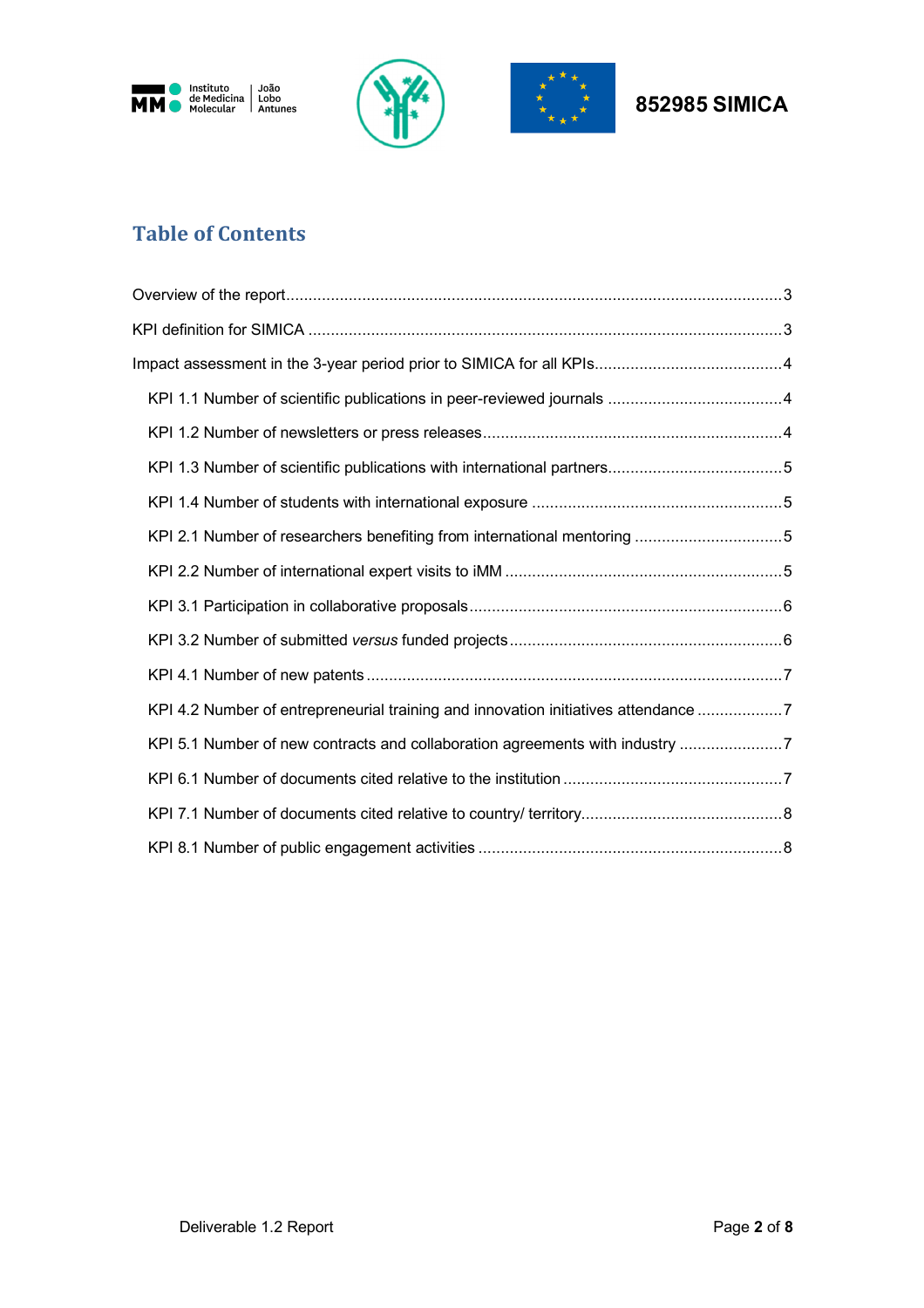





# Overview of the report

This document is developed as part of the project "Site-selective protein-modification chemistries for antibody-drug conjugates (ADCs)" (hereinafter referred as SIMICA) which has received funding from the European Union's H2020-WIDESPREAD-TWINNING-2018-2020, under the GA 852985.

This report describes the completion of deliverable D1.2: *KPIs definition for SIMICA and Impact assessment in the 3-year period prior to SIMICA for all KPIs*.

# KPI definition for SIMICA

Fourteen relevant Key Performance Indicators (KPIs) were defined as a measure of achieving the SIMICA project objectives, as shown in the table below:

| <b>OB Number</b> | <b>OB Description</b>                 | <b>KPI Definition</b>                                              |
|------------------|---------------------------------------|--------------------------------------------------------------------|
|                  | Effectively<br>place<br>iMM<br>at the | 1.1. Number of scientific publications in peer-reviewed journals   |
| 1                | forefront<br>of<br>science<br>and     | 1.2. Number of newsletters or press releases                       |
|                  | processes in Europe                   | 1.3. Number of scientific publications with international partners |
|                  |                                       | 1.4. Number of students with international exposure                |
|                  | ambitious<br>lgnite<br>research<br>an | 2.1. Number of researchers benefiting from international           |
| 2                | community                             | mentoring                                                          |
|                  |                                       | 2.2. Number of international expert visits to iMM                  |
| 3                | Increased<br>participation<br>in      | 3.1. Participation in collaborative proposals                      |
|                  | international collaborative projects  | 3.2. Number of submitted versus funded projects                    |
|                  | Increase the entrepreneurial and      | 4.1. Number of new patents                                         |
| 4                | risk-taking spirit among iMM's        | 4.2. Number of entrepreneurial training and innovation initiatives |
|                  | community                             | attendance                                                         |
|                  | Better integration of iMM<br>in.      | 5.1. Number of new contracts and collaboration agreements with     |
| 5                | regional, national and European       | industry                                                           |
|                  | business community                    |                                                                    |
|                  | iMM's<br>research<br>Leverage         |                                                                    |
| 6                | excellence and impact across its      | 6.1 Number of documents cited relative to the institution          |
|                  | different research areas              |                                                                    |
| $\overline{7}$   | Scientific and innovative boost to    | 7.1 Number of documents cited relative to country/ territory       |
|                  | the region and the country            |                                                                    |
|                  | Contribute to increased scientific    |                                                                    |
| 8                | awareness among the general           | 8.1 Number of public engagement activities                         |
|                  | public                                |                                                                    |

If/ when appropriate, their further refinement/ specification will be proposed, with a dully justification.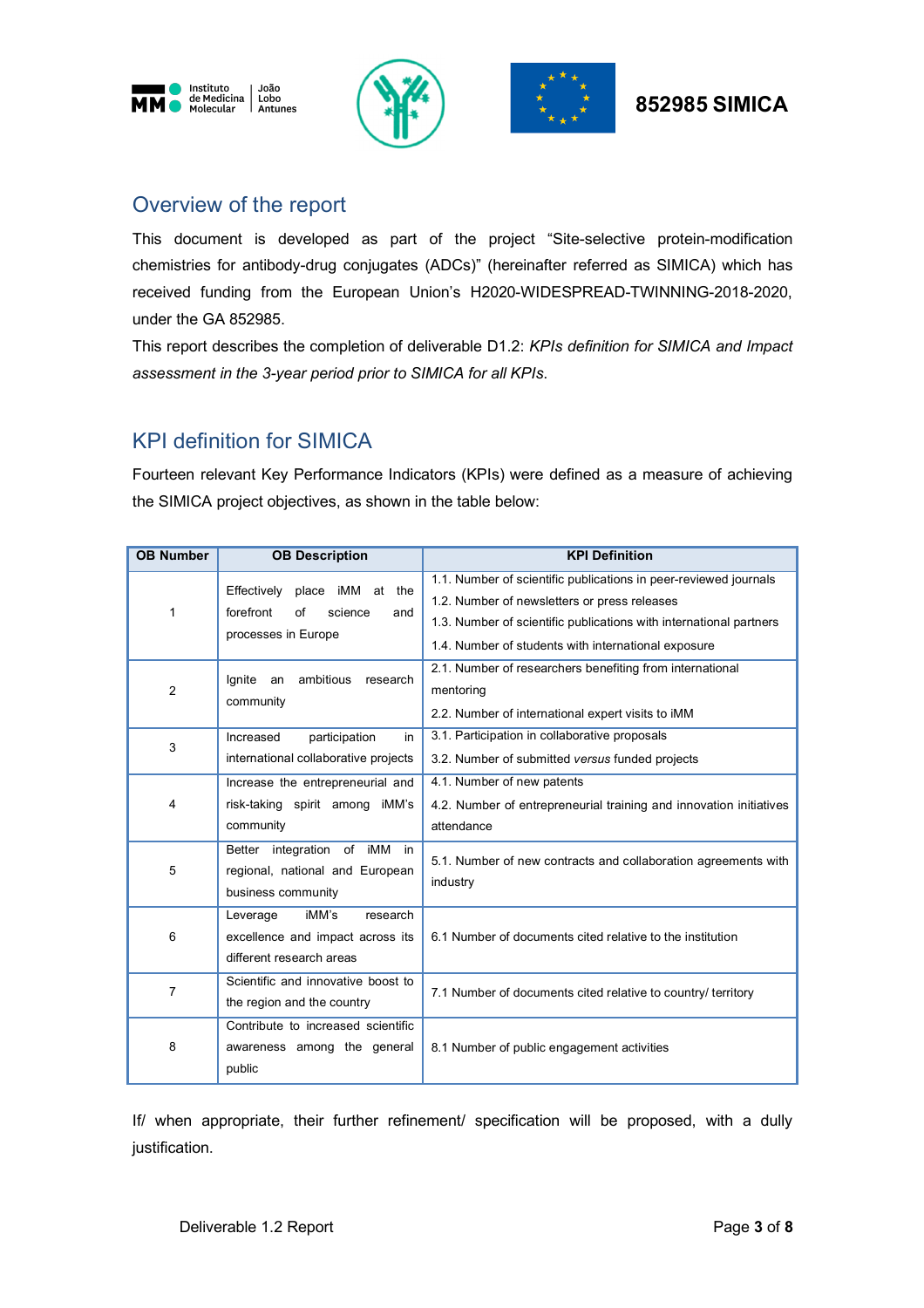





# **852985 SIMICA**

# Impact assessment in the 3-year period prior to SIMICA for all KPIs

The data source and methodology of KPI assessment for the period between 2016 and 2018 are described in this report. Various data sources have been evaluated and the choice was made as to allow more robust analysis and a better comparison between different KPIs. Internal data were mostly retrieved from iMM Annual Activity Reports and the Administrative Facilities' feedback. The selected external data source was Web of Science, using currently available institutional assess.

The data here presented will serve as a reference point for the two following assessment points - interim report (M26) and end of the project report (M36) as well as for the forecast of the three year period following the project (D1.8; M36).

### KPI 1.1 Number of scientific publications in peer-reviewed journals

A list of 126 peer-reviewed publications originated at iMM in the research area of chemistry has been compiled using Web of Science. Due to earlier alterations of the institutional affiliation and certain inconsistency in its proper use, it was previously established that three different names should be combined in a query of Web of Science in order to get the most reliable data set, namely Query: AD=(Inst Med Mol SAME Portugal) OR AD=(Mol Med Inst SAME Portugal) OR AD=(Inst Mol Med SAME Portugal). The search was further refined by selecting the "Chemistry" research area and by excluding the document types "Correction" and "News". The report was generated on July 19, 2019. In the table below, the number of peer-reviewed publications per year in the chemistry research area can be found.

| Year                                              | 2016 | 2017 | 2018 |
|---------------------------------------------------|------|------|------|
| Total number of peer-reviewed publications at iMM | 38   | 43   | 45   |
| in the research area of chemistry                 |      |      |      |

#### KPI 1.2 Number of newsletters or press releases

The KPI 1.2, the number of newsletters or press releases sharing key information about SIMICA and its results, should be considered zero for the 2016-2018 period prior to start of the project, since there are no records on these activities for this period. Successful SIMICA project implementation will directly reflect on this KPI in the following impact assessments (M26 and M36).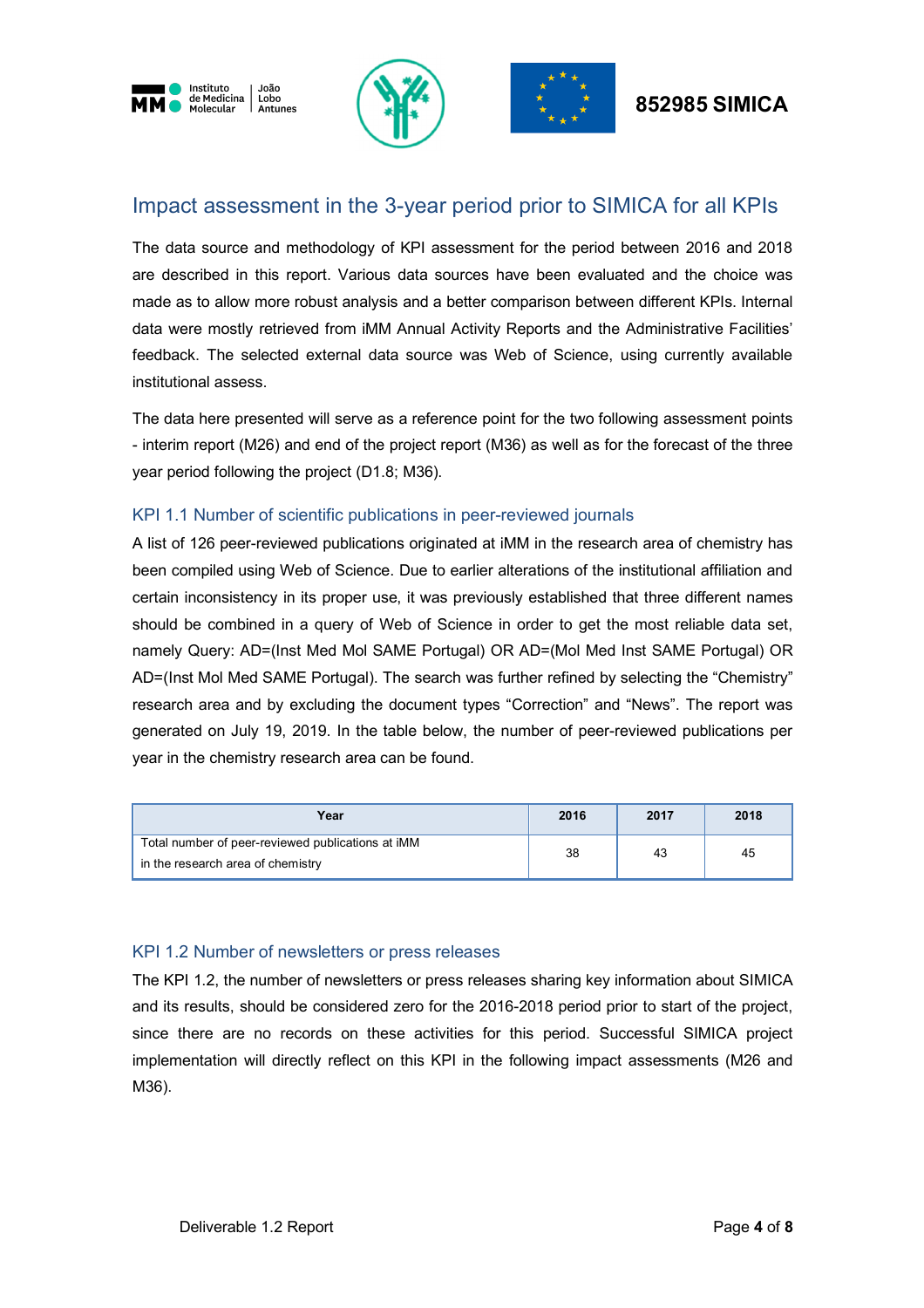





### KPI 1.3 Number of scientific publications with international partners

Authors' affiliations for each publication in the previously defined list of peer-reviewed publications in the chemistry field at iMM (KPI 1.1) have been assessed. Those having at least one author from institutions outside Portugal have been summed. The table below depicts the number of scientific publications with international partners for a given year.

| Year                                                          | 2016 | 2017 | 2018 |
|---------------------------------------------------------------|------|------|------|
| Total number of peer-reviewed publications at iMM             | 28   | 33   | 30   |
| in the research area of Chemistry with international partners |      |      |      |

# KPI 1.4 Number of students with international exposure

The number of students at iMM participating in international events, including but not limited to conferences, workshops and summer schools in the chemistry research field is shown in the table below. iMM Annual Activity Reports have been used as a source of data. The data here presented will serve as a reference point for the two following assessment points - interim report (M26) and end of the project report (M36) as well as for the forecast of the three-year period following the project (D1.8; M36).

| Year                                           | 2016 | 2017 | 2018 |
|------------------------------------------------|------|------|------|
| Number of students with international exposure |      |      | 14   |

# KPI 2.1 Number of researchers benefiting from international mentoring

The KPI 2.1, the number of researchers benefiting from international mentoring through SIMICA, should be considered zero for the 2016-2018 period prior to start of the project, since there are no records on these activities for this period. Successful SIMICA project implementation will directly reflect on this KPI in the following impact assessments (M26 and M36).

#### KPI 2.2 Number of international expert visits to iMM

iMM has a rich agenda with various internal and external events organised in general or research field-specific categories, however open to the entire scientific community. International experts are mainly hosted during the so-called "Monday lectures", however they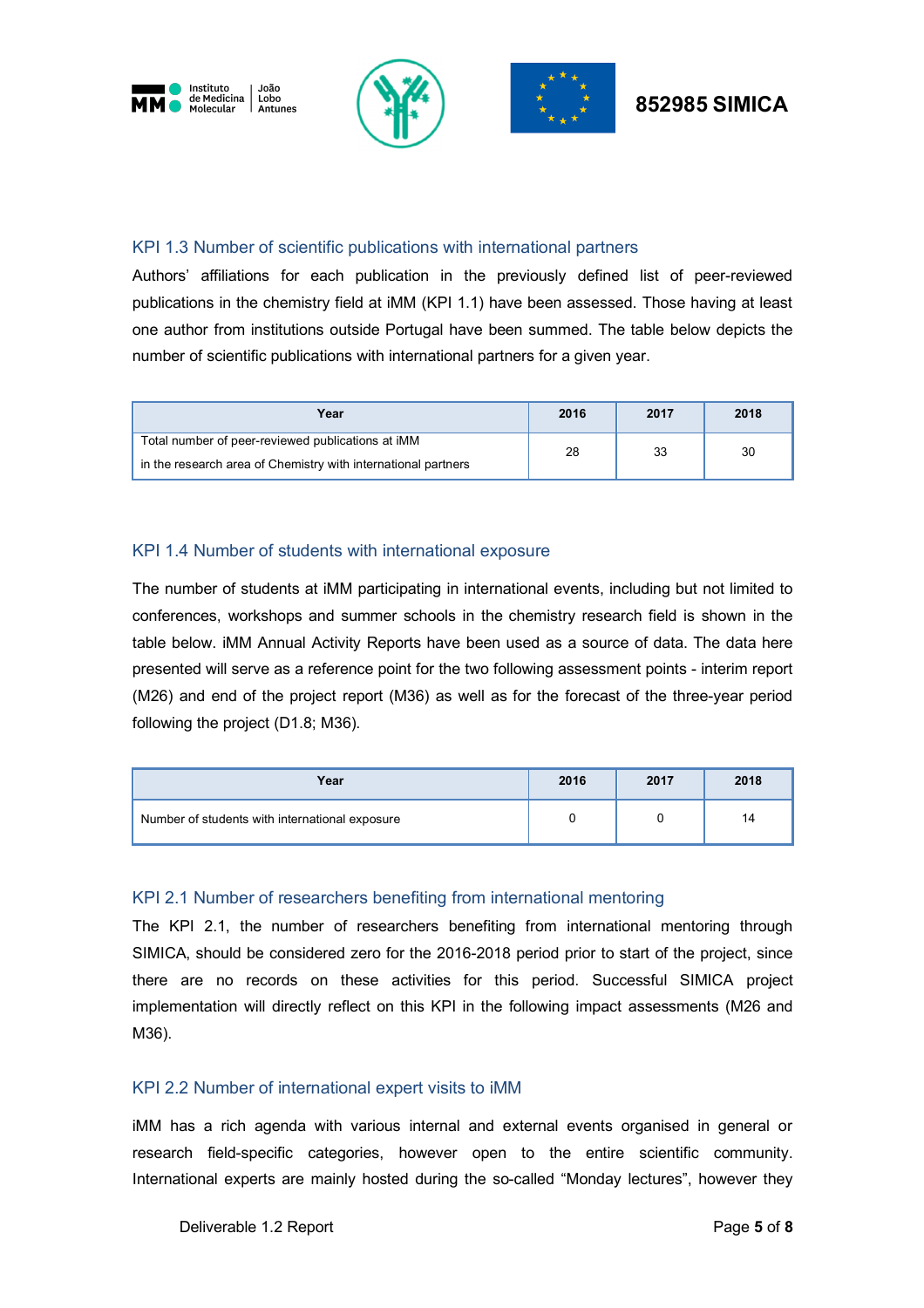





# **852985 SIMICA**

are often presented in other seminar series. The sources of information for the assessment of this KPI were the iMM Annual Activity Reports. In the table below, the total number of international expert visits for the 2016-2017 period is presented. The data here presented will serve as a reference point for the two following assessment points - interim report (M26) and end of the project report (M36) as well as for the forecast of the three year period following the project (D1.8; M36).

| Year                                               | 2016 | 2017 | 2018 |
|----------------------------------------------------|------|------|------|
| Total number of international expert visits to iMM | 68   |      | 94   |

# KPI 3.1 Participation in collaborative proposals

The number of participations in collaborative project proposals submitted to international competitive funding were given by the iMM's Funding Office and are described in the table below. This data will serve as a reference point for the two following assessment points - interim report (M26) and end of the project report (M36) as well as for the forecast of the three-year period following the project (D1.8; M36).

| Year                                                                  | 2016 | 2017 | 2018 |
|-----------------------------------------------------------------------|------|------|------|
| Total number of participations, as beneficiary, coordinator or other  |      |      |      |
| (e.g. subcontracted, third party), in collaborative project proposals | 64   | 59   | 91   |
| submitted to international competitive funding                        |      |      |      |

# KPI 3.2 Number of submitted *versus* funded projects

Success rate in competitive international funding was assessed using the same data source described for the KPI 3.1. The table below reports the total number of project proposals submitted and accepted to international funding schemes. The data here presented will serve as a reference point for the two following assessment points - interim report (M26) and end of the project report (M36) as well as for the forecast of the three-year period following the project (D1.8; M36).

| Year                                                                                                                                          | 2016 | 2017 | 2018 |
|-----------------------------------------------------------------------------------------------------------------------------------------------|------|------|------|
| Total number of participations, as beneficiary, coordinator or other<br>(e.g. subcontracted, third party), in collaborative project proposals | 64   | 59   | 91   |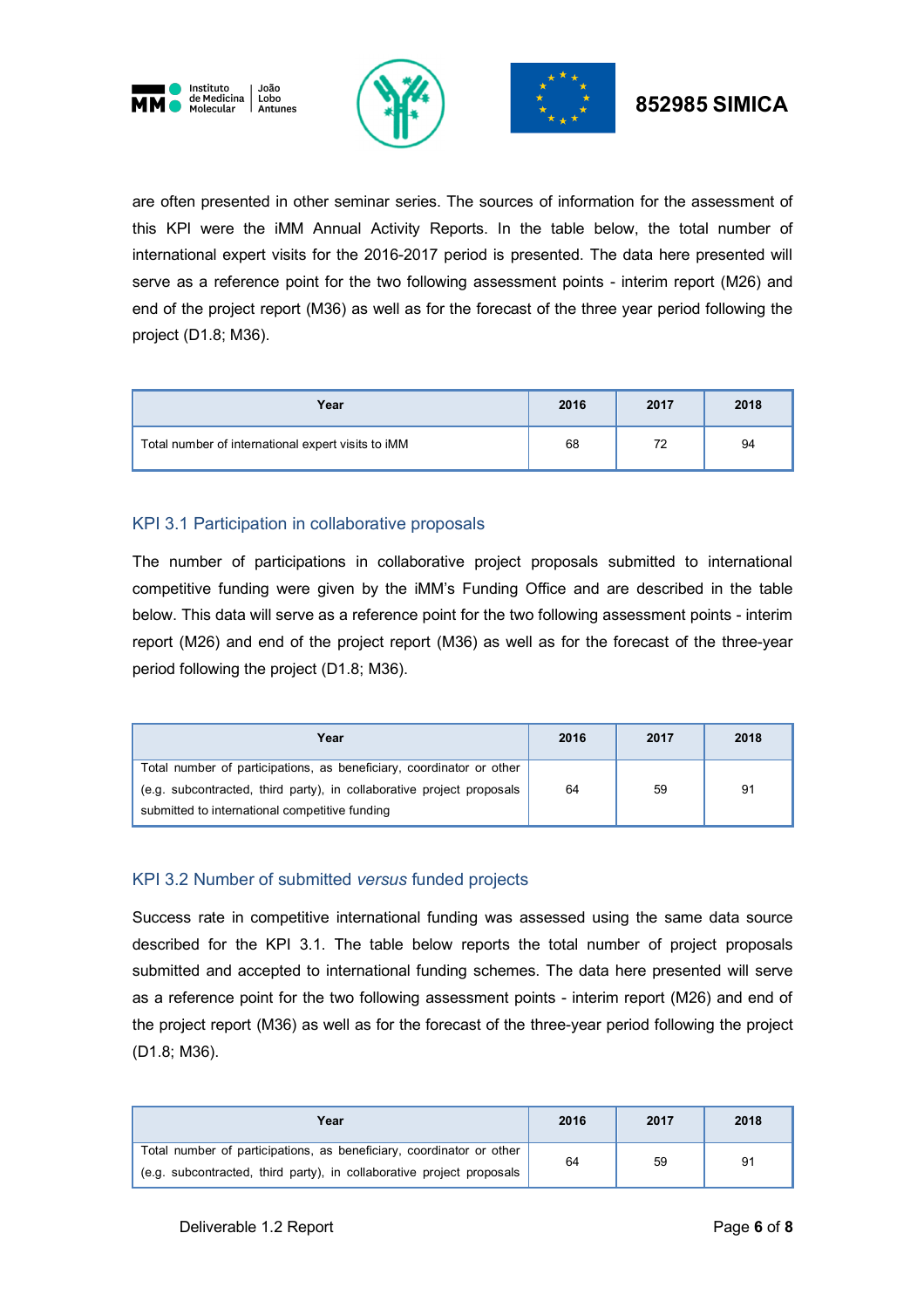





| submitted to international competitive                                                            |  |    |
|---------------------------------------------------------------------------------------------------|--|----|
| Total number of collaborative project proposals accepted for<br>international competitive funding |  | 12 |

### KPI 4.1 Number of new patents

The data from the iMM Annual Activity Reports were used to assess this KPI. The data here presented will serve as a reference point for the two following assessment points - interim report (M26) and end of the project report (M36) as well as for the forecast of the three-year period following the project (D1.8; M36).

| Year                                                      | 2016 | 2017 | 2018 |
|-----------------------------------------------------------|------|------|------|
| Number of filed patents with iMM researchers as inventors |      |      | 15   |

### KPI 4.2 Number of entrepreneurial training and innovation initiatives attendance

As for KPIs 1.2 and 2.1, KPI 4.2 should be considered zero for the 2016-2018-period prior to the start of project. Successful SIMICA project implementation will directly reflect on this KPI in the following project reports (M26 and M36) and impact assessment (M36).

# KPI 5.1 Number of new contracts and collaboration agreements with industry

The total number of new contracts and collaboration agreements with industry at iMM initiated in the given year were given by the iMM's Funding Office and are described in the table below. This data will serve as a reference point for the two following assessment points - interim report (M26) and end of the project report (M36) as well as for the forecast of the three-year period following the project (D1.8; M36).

| Year                                                  | 2016 | 2017 | 2018 |
|-------------------------------------------------------|------|------|------|
| Total number of Research - Business agreements at iMM | 63   | 23   | 22   |

#### KPI 6.1 Number of documents cited relative to the institution

The assessment was performed on July 19, 2019, using Web of Science and the methodology previously applied to assess KPI 1.1. Briefly, the query AD=(Inst Med Mol SAME Portugal) OR